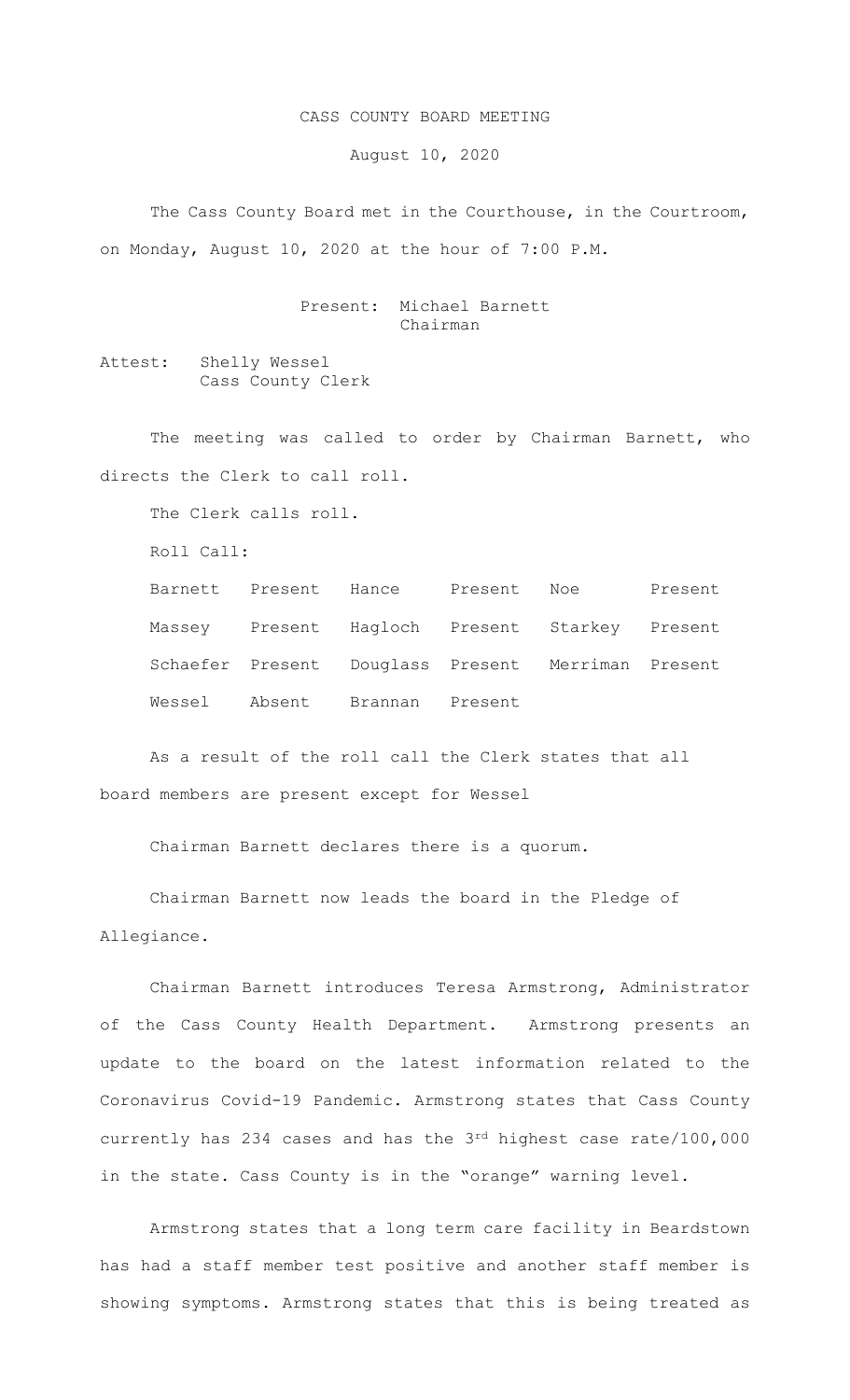an outbreak and all residents and staff will continue to be tested weekly per CDC and IDPH guidelines. All test results have been negative except for the one staff member.

JBS has started doing random testing of their employees. They will be reporting positive results to the Cass County Health Department (CCHD).

The CCHD has reached out to the area Mayors and the Beardstown Chamber of Commerce asking that all area businesses require masks of their employees and customers. Cass County Health Department continues to test 30-40 individuals a day.

Armstrong stresses that we need to continue to ask everyone to wear a mask, socially distance, and stay home if they, or someone in their household is ill.

The Cass County Health Department is still looking for a French speaking Contact Tracer. Chairman Barnett suggests contacting Chelsea at JBS to have her speak with Willie. Willie might be able to help find someone to fill that position.

Chairman Barnett states that Todd Volker from the US Census Bureau is unable to attend tonight's meeting and hopes to make it to the board meeting in September. The deadline for the Census is September 30, 2020.

Chairman Barnett next presents the minutes of the Cass County Board Meeting held on July 13, 2020. Noe makes a motion to approve the minutes and Schaefer seconds the motion. The vote is by acclamation and declared carried.

Under correspondence, Clerk Wessel reads a thank you note from Sarah Evans, Cass County Citizens Scholarship winner.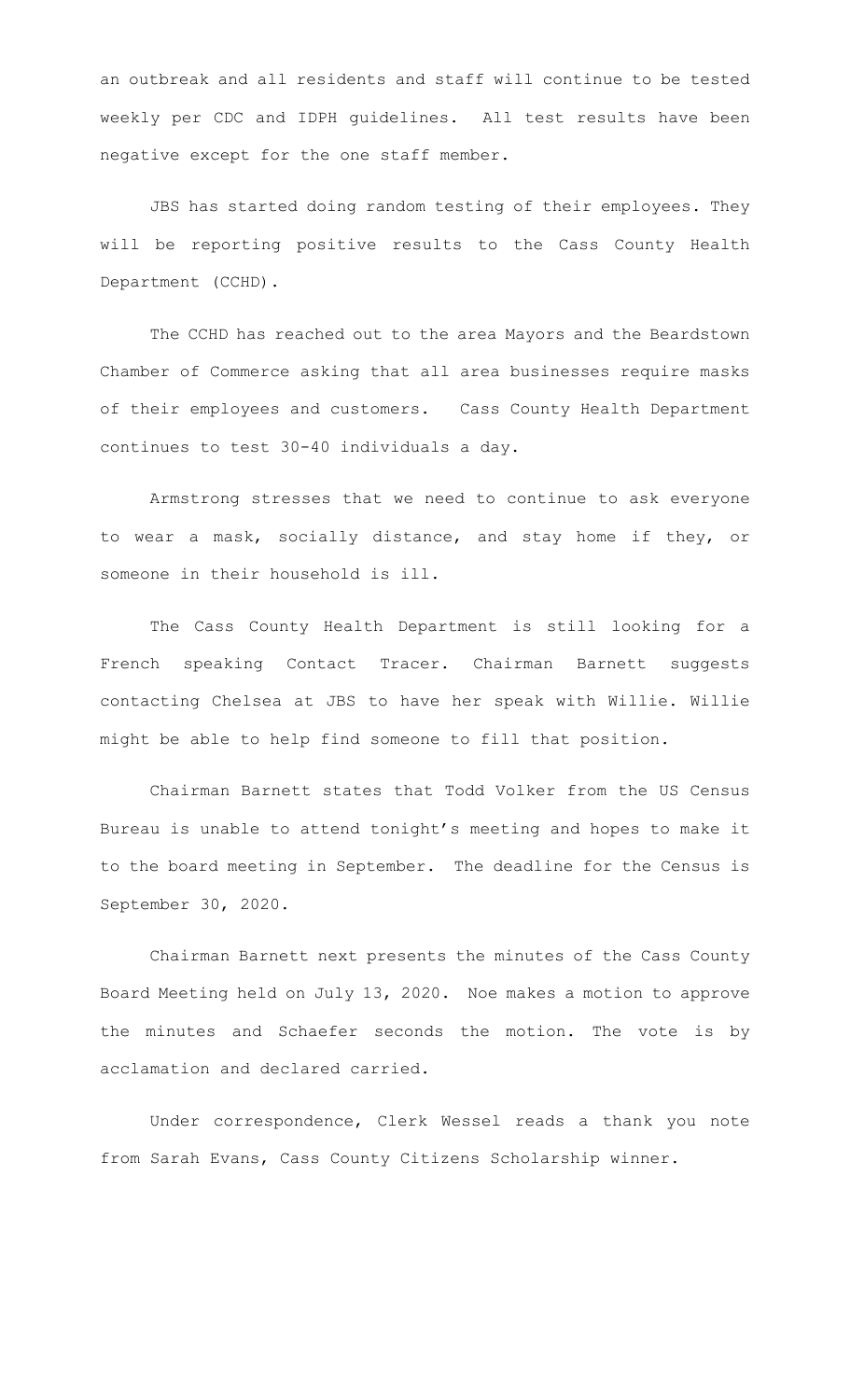Clerk Wessel also states that she received a copy of the lease agreement between the Cass County Highway Department and the Cass County Health Department.

(See Attached Lease)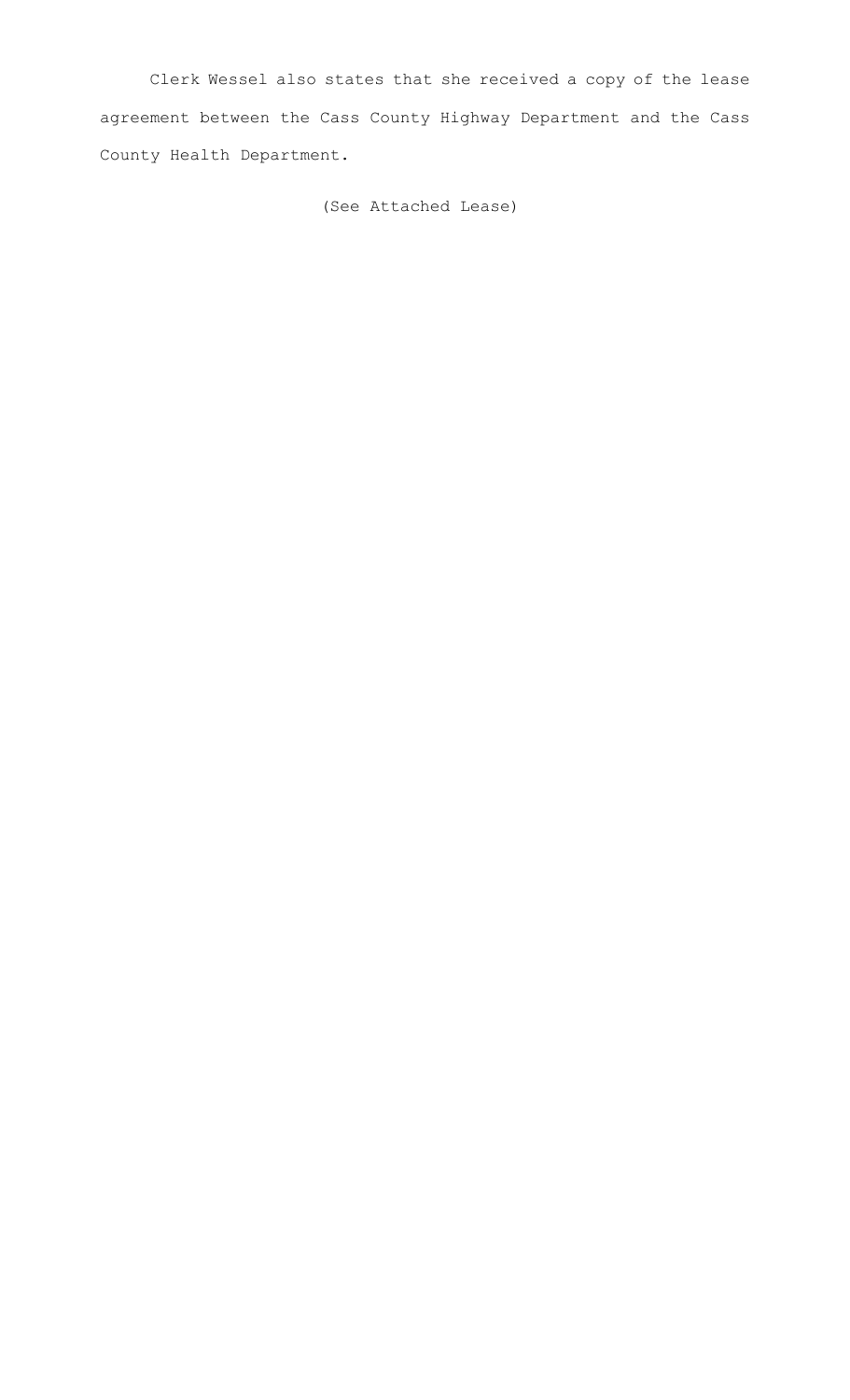Noe, Chairman of the Courthouse and Jail Committee, reports the committee met on August 6, 2020, and approved all bills as presented.

Hagloch, Chairman of the Road & Bridge Committee, reports the committee met on August 3, 2020 and approved all bills.

Hagloch reports the Road and Bridge Committee discussed the acquisition of a new dump truck with/snow plow, in the amount of \$185,000. The purchase was approved by both the Road and Bridge Committee and the Courthouse and Jail Committee, but Hagloch felt the full board should vote on the purchase.

A motion to approve the purchase of a new dump truck/snow plow in the amount of \$185,000.00 is made by Douglass and seconded by Merriman. The vote is by acclamation and declared carried.

Merriman, Chairman of the Public Safety Committee, reports the committee met on July 27, 2020.

Cass Rural Water met on July 21, 2020.

Merriman, Chairman of the Animal Control Commission, reports that there were 4 dogs picked up, 1 was returned to its owner, 3 were adopted out.

Brannan, reports that the Housing Authority Board met. Brannan reports that as of August 1, 2020, maintenance work was to begin on all non-emergency repairs. The next meeting will be held on August 19, 2020.

Chairman Barnett, reporting for the Finance and Judiciary Committee, reports we have signed off on the payment release forms for Triple Creek Farms and Mile 88 for the Downstate Small Business Stabilization Grant. The next meeting to be held on Tuesday, September 8, 2020, at 6:00p.m.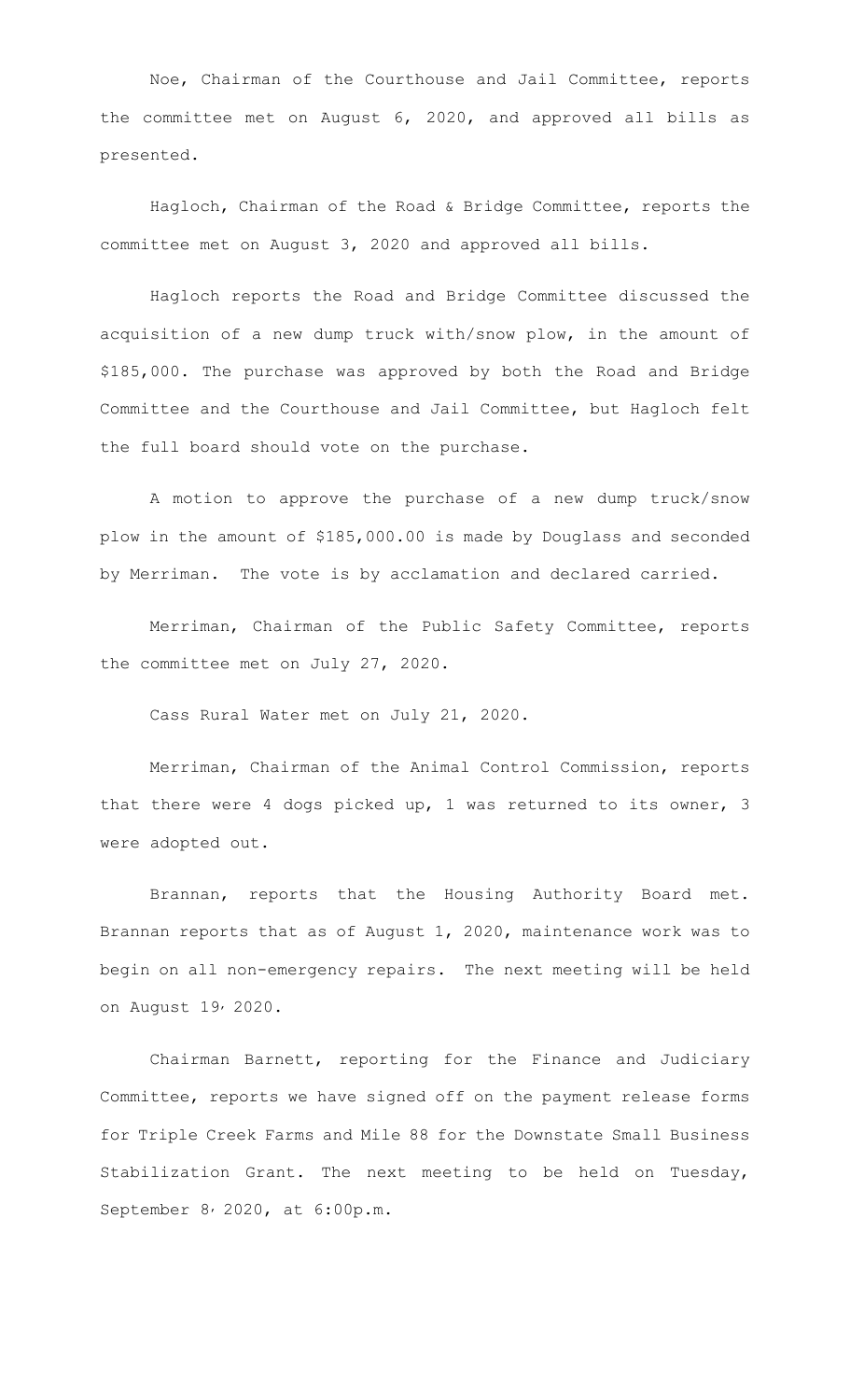Chairman Barnett reports that the liquor license for Stop Light Liquors was renewed on July 28th. The liquor license remains in Bobbie Patel's name until the background check results are received for his nephew, Meet.

Hagloch reports that E-9-1-1 met on July 27th and approved all bills. They are waiting on bids for a new front door for the Sheriff's Annex.

Merriman, Chairman of the Supervisor of Assessments Committee, reports that they met on July 20, 2020 and reviewed budget items. The next meeting is scheduled for Monday, August 17, 2020, at 6pm.

Noe reports the OEDC Commission met and Dustin Fritsche is working with the school districts to assist them with reopening in August. The OEDC Commission would like to acknowledge Teresa Armstrong for the great job she is doing during the COVID-19 pandemic.

Schaefer reports that the Mental Health Board met on Wednesday, July 29, 2020 and went over the finances. Snedeker Risk Management has contacted the mental health facility about the Hope Trust and asked if they would like to be a part of their program by providing counseling to their patients. The counselors are also currently working with the Morgan County Jail by providing counseling to inmates.

There are no reports from the following committees: Legislative Policies and Procedures Economic Development MCS Insurance & Bonds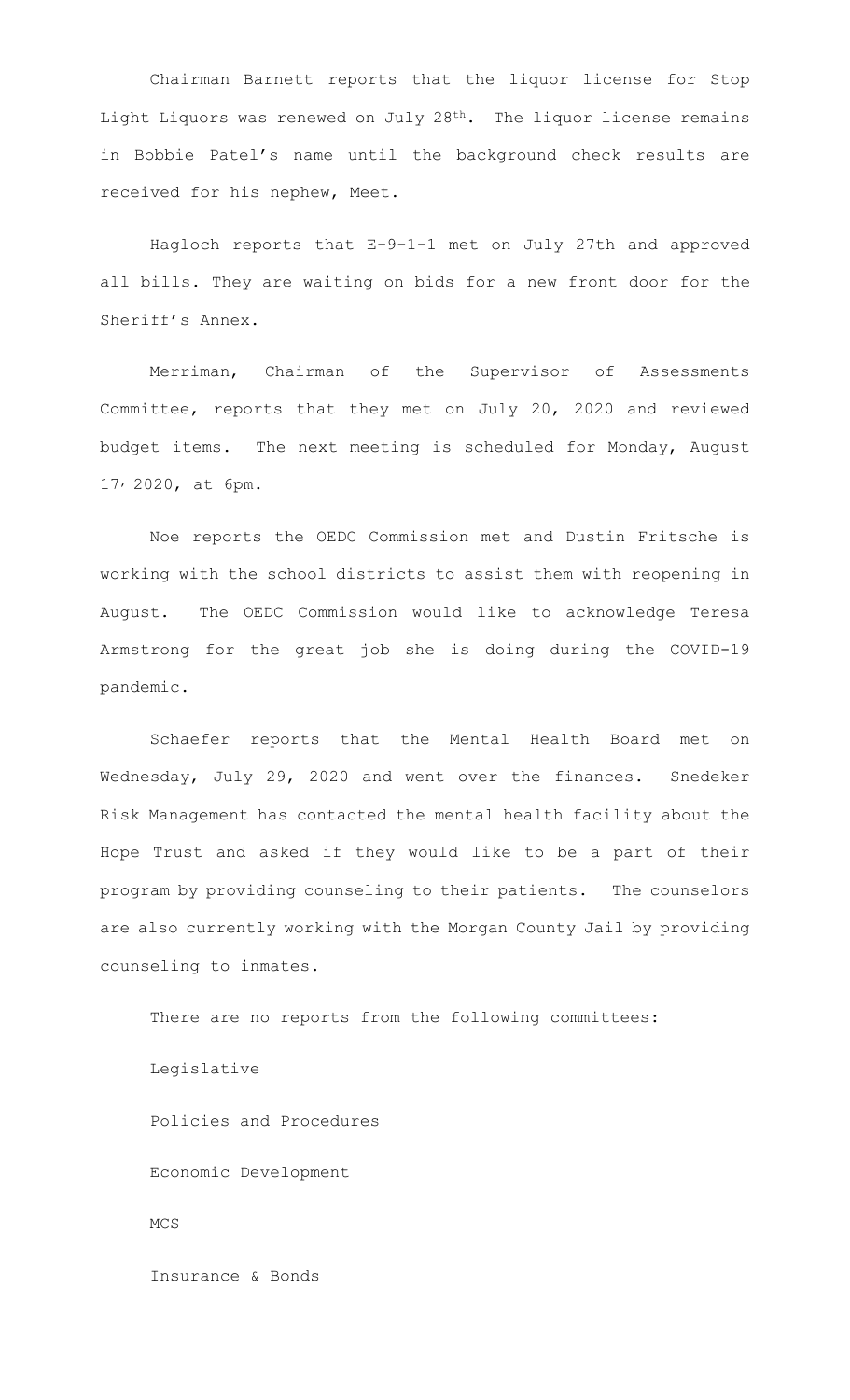OEDC Tourism

TIF

The Chairman now moves on to New Business:

 Clerk Wessel presents the Appointments to Lost Creek Drainage and Levee District, Old River Drainage and Levee District, Meredosia Lake Drainage and Levee District, Hager Slough Special Drainage District, South Sangamon Drainage and Levee District and New Pankey Pond Special Drainage District. A motion to approve the appointments is made by Schaeffer and seconded by Massie. The vote is by acclamation and declared carried.

(See Attached Appointments)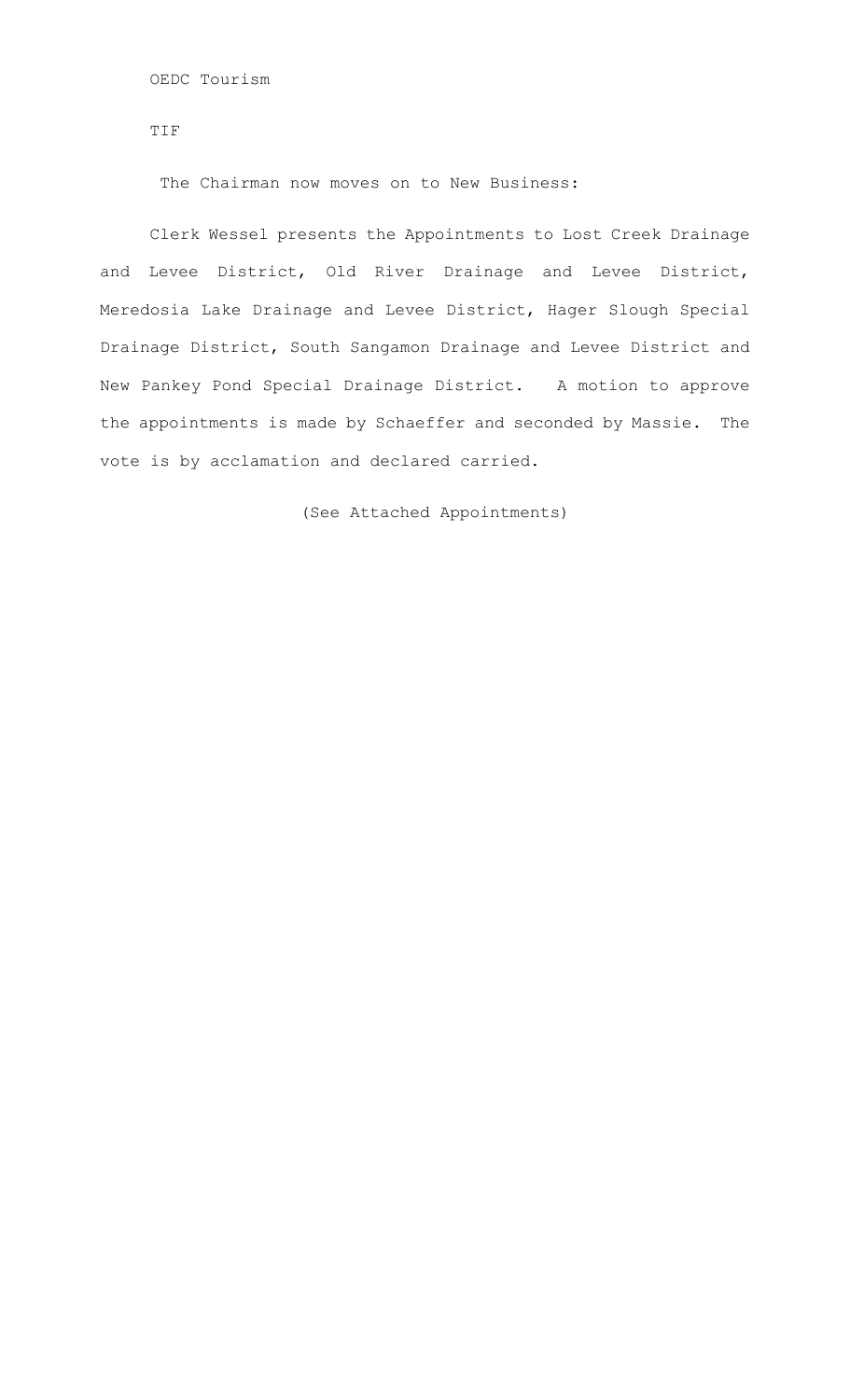Chairman Barnett next presents for approval the Preliminary Engineering Agreement with Hutchison Engineering. A motion to approve the resolution is made by Merriman and seconded by Brannan. The vote is by acclamation and declared carried.

(See Attached Agreement)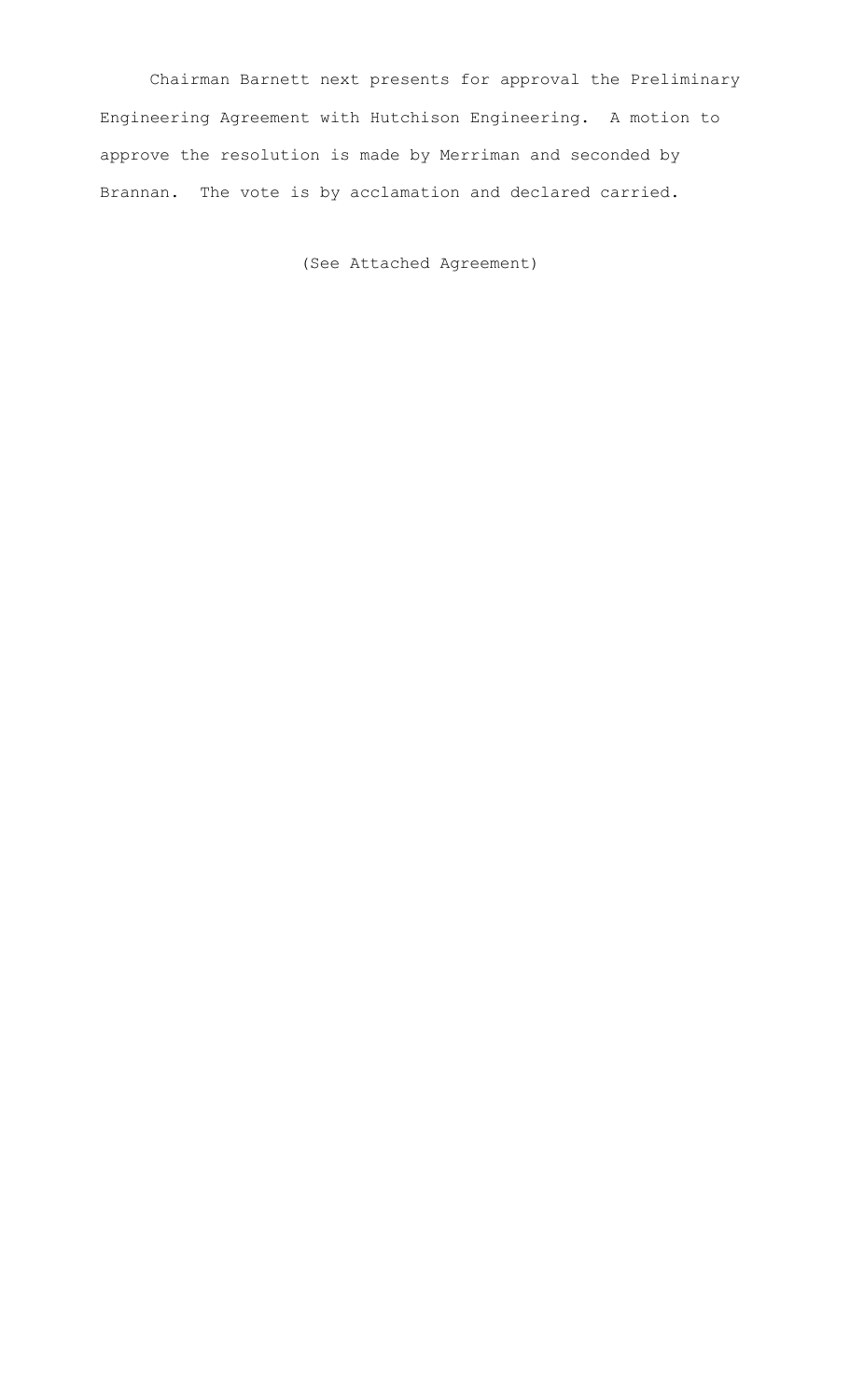The Clerk next presents the Cass County Trustee Resolution for approval. A motion to approve the resolution is made by Hagloch and seconded by Starkey. The vote is by acclamation and declared carried.

See Attached Resolution)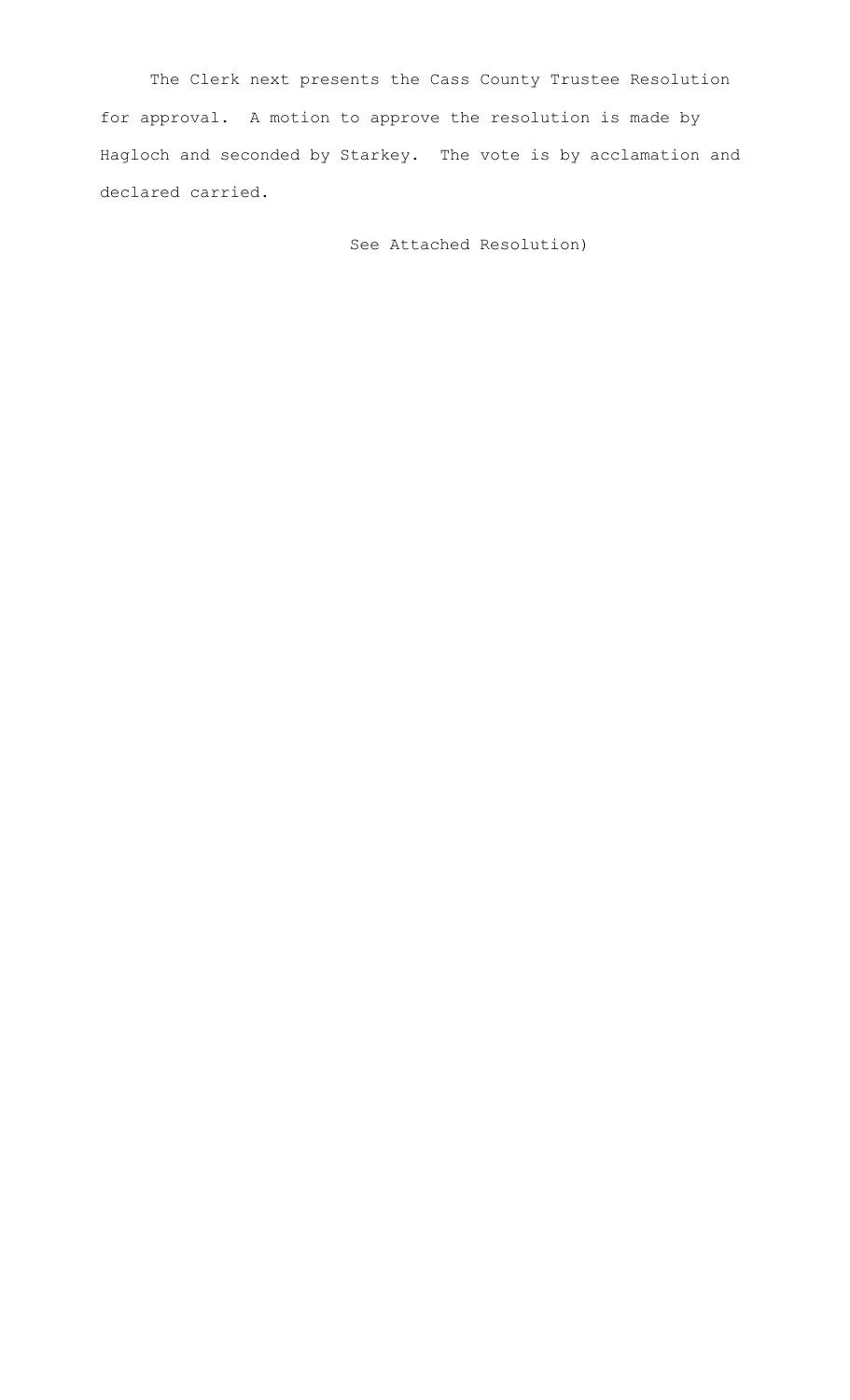Other New Business:

A resolution transferring funds within the County Treasury is next presented to the board for approval. The transferred funds will be put towards the cost of the electrical renovation project at the courthouse. A motion to approve the resolution by Starkey and seconded by Hagloch. The vote is by acclamation and declared carried.

(See Attached Resolution)